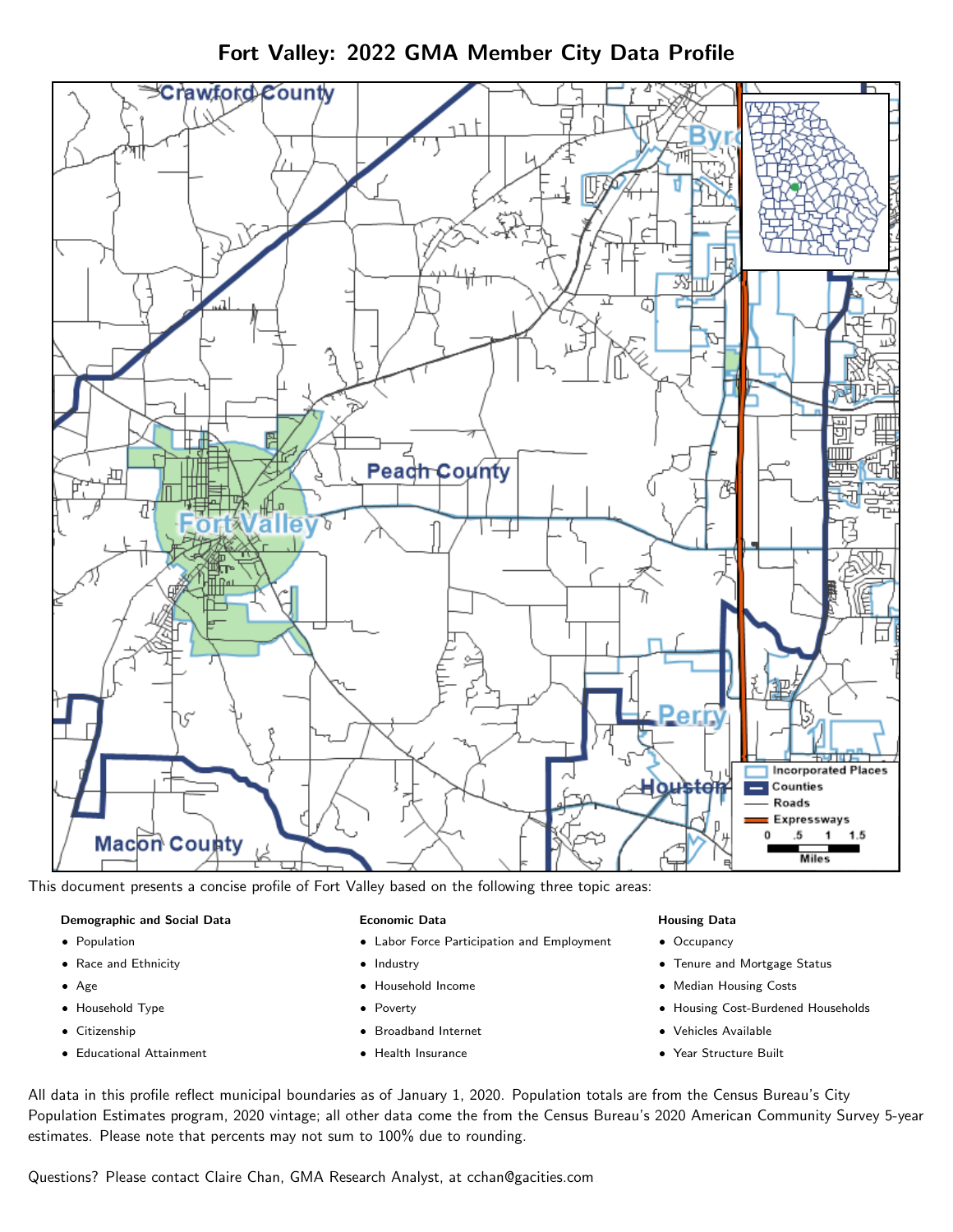# Fort Valley: Demographic and Social





## **Citizenship**



Source: American Community Survey, 2020 5-year estimates, table B05002 Source: American Community Survey, 2020 5-year estimates, table B15002



Source: U.S. Census Bureau, City Population Estimates, 2020 vintage Source: American Community Survey, 2020 5-year estimates, table B03002

# Household Type



Source: American Community Survey, 2020 5-year estimates, table B01001 Source: American Community Survey, 2020 5-year estimates, table B11001

### Educational Attainment



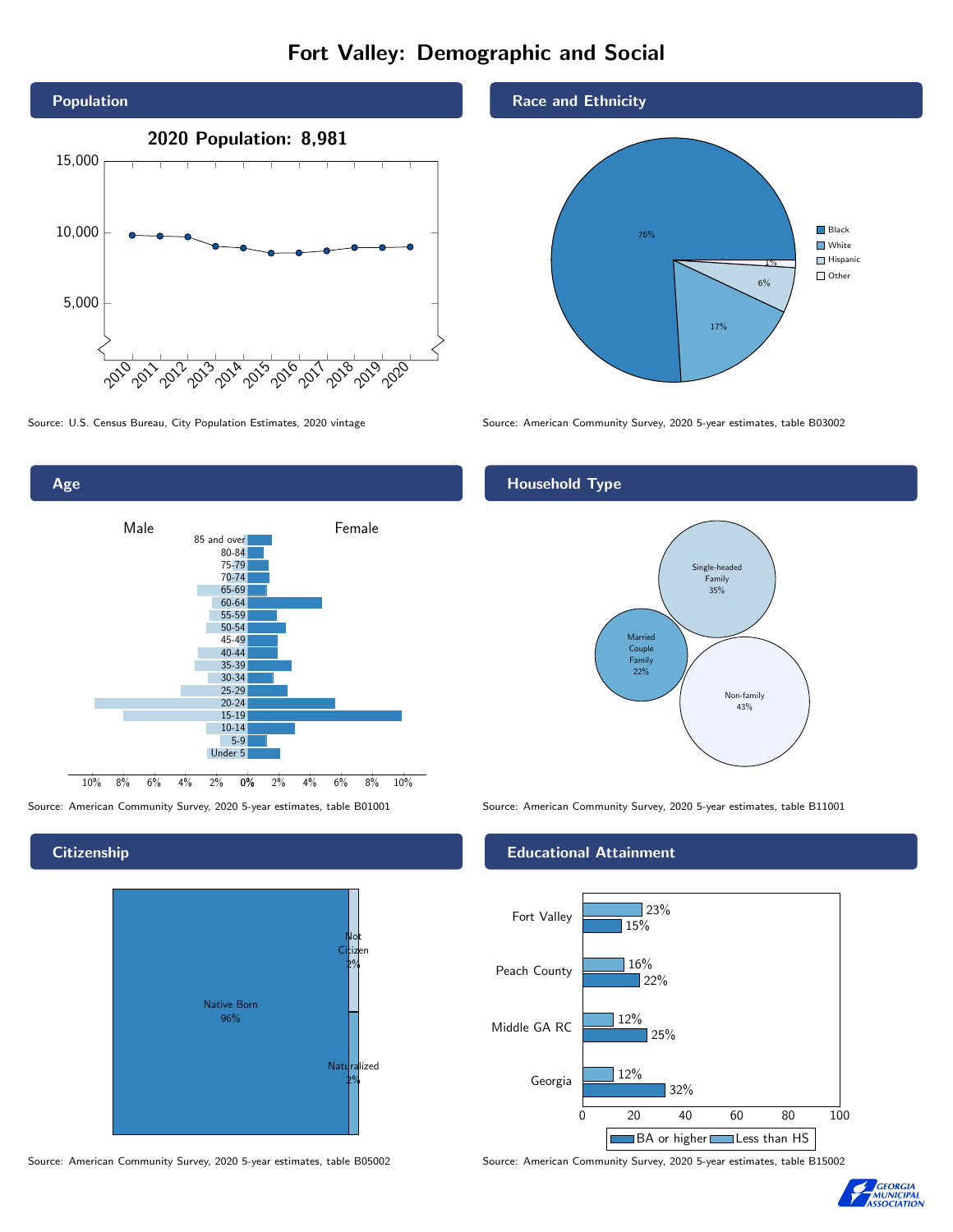# Fort Valley: Economic



Source: American Community Survey, 2020 5-year estimates, table B23001 Note: Unemployment rate is based upon the civilian labor force.

#### Industry

| Agriculture, forestry, fishing and hunting, and mining      | $1\%$ |
|-------------------------------------------------------------|-------|
| Construction                                                | 9%    |
| Manufacturing                                               | 11%   |
| <b>Wholesale Trade</b>                                      | 6%    |
| Retail Trade                                                | 13%   |
| Transportation and warehousing, and utilities               | 6%    |
| Information                                                 | $0\%$ |
| Finance and insurance, real estate, rental, leasing         | 5%    |
| Professional, scientific, mgt, administrative, waste mgt    | 10%   |
| Educational services, and health care and social assistance | 19%   |
| Arts, entertainment, recreation, accommodation, food        | 12%   |
| service                                                     |       |
| Other services, except public administration                | 2%    |
| Public administration                                       | 6%    |

Source: American Community Survey, 2020 5-year estimates, table C24030



Source: American Community Survey, 2020 5-year estimates, tables B19013 and B19025 Source: American Community Survey, 2020 5-year estimates, table B17010

Broadband Internet No 35% Yes 65%

#### Health Insurance



Source: American Community Survey, 2020 5-year estimates, table B28002 Source: American Community Survey, 2020 5-year estimates, table B18135



### Poverty